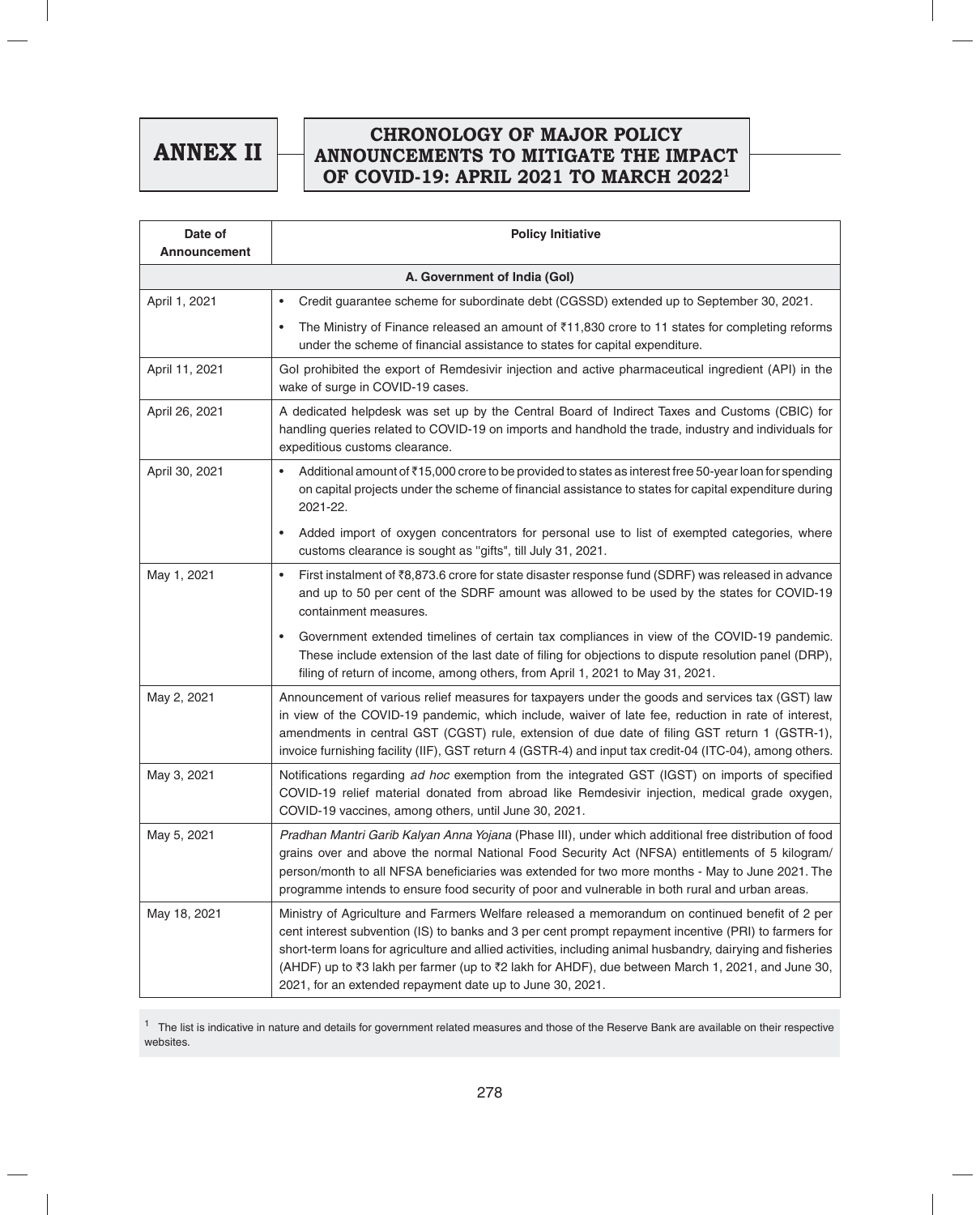| Date of<br><b>Announcement</b> | <b>Policy Initiative</b>                                                                                                                                                                                                                                                                                                                                                                                                                                                                                                                |
|--------------------------------|-----------------------------------------------------------------------------------------------------------------------------------------------------------------------------------------------------------------------------------------------------------------------------------------------------------------------------------------------------------------------------------------------------------------------------------------------------------------------------------------------------------------------------------------|
| May 20, 2021                   | Extension of certain timelines in view of the COVID-19 pandemic:                                                                                                                                                                                                                                                                                                                                                                                                                                                                        |
|                                | The statement of financial transactions (SFT), statement of reportable account, statement<br>$\bullet$<br>of deduction of tax for 2020-21, required to be furnished on or before May 31, 2021 may be<br>furnished on or before June 30, 2021.                                                                                                                                                                                                                                                                                           |
|                                | The certificate of tax deducted at source required to be furnished to the employee by June 15,<br>$\bullet$<br>2021, may be furnished on or before July 15, 2021.                                                                                                                                                                                                                                                                                                                                                                       |
| May 28, 2021                   | Recommendations of 43rd GST Council meeting:                                                                                                                                                                                                                                                                                                                                                                                                                                                                                            |
|                                | COVID-19 related medical goods, including amphotericin-B for free distribution to be given full<br>$\bullet$<br>exemption from custom duty and IGST up to August 31, 2021.                                                                                                                                                                                                                                                                                                                                                              |
|                                | Amnesty scheme to provide relief to taxpayers regarding late fee for pending returns and<br>$\bullet$<br>rationalisation of late fee for future tax period.                                                                                                                                                                                                                                                                                                                                                                             |
|                                | Simplification of annual return for 2020-21, with the filing of annual return in form GSTR-9/9A<br>$\bullet$<br>for 2020-21 to be optional for taxpayers having aggregate annual turnover up to ₹2 crore. Self-<br>certification of reconciliation statement, among others, were certain facilities that were additionally<br>provided.                                                                                                                                                                                                 |
| May 30, 2021                   | The scope of emergency credit line guarantee scheme (ECLGS) was enlarged as under:                                                                                                                                                                                                                                                                                                                                                                                                                                                      |
|                                | Under ECLGS 4.0, 100 per cent guarantee cover to loans up to ₹2 crore to hospitals/nursing<br>$\bullet$<br>homes/clinics/medical colleges for setting up on-site oxygen generation plants with interest rate<br>capped at 7.5 per cent.                                                                                                                                                                                                                                                                                                 |
|                                | Borrowers who are eligible for restructuring as per the Reserve Bank's guidelines of May<br>$\bullet$<br>5, 2021 and had availed loans under ECLGS 1.0 of overall tenure of four years comprising of<br>repayment of interest only during the first 12 months with repayment of principal and interest<br>in 36 months thereafter, would be able to avail a tenure of five years for their ECLGS loan, i.e.,<br>repayment of interest only for the first 24 months with repayment of principal and interest in 36<br>months thereafter. |
|                                | Additional ECLGS assistance of up to 10 per cent of the outstanding as on February 29, 2020<br>$\bullet$<br>to borrowers covered under ECLGS 1.0, in tandem with restructuring as per the Reserve Bank's<br>guidelines of May 5, 2021.                                                                                                                                                                                                                                                                                                  |
|                                | Current ceiling of ₹500 crore of loan outstanding for eligibility under ECLGS 3.0 to be removed,<br>$\bullet$<br>subject to maximum additional ECLGS assistance to each borrower being limited to 40 per cent or<br>₹200 crore, whichever is lower.                                                                                                                                                                                                                                                                                     |
|                                | Civil aviation sector to be eligible under ECLGS 3.0.<br>$\bullet$                                                                                                                                                                                                                                                                                                                                                                                                                                                                      |
|                                | Validity of ECLGS extended to September 30, 2021 or till guarantees for an amount of ₹3 lakh<br>$\bullet$<br>crore are issued. Disbursement under the scheme permitted up to December 31, 2021.                                                                                                                                                                                                                                                                                                                                         |
| June 1, 2021                   | Restricted exports of amphotericin-B injections.                                                                                                                                                                                                                                                                                                                                                                                                                                                                                        |
| June 15, 2021                  | Gol simplified registration process for micro, small and medium enterprises (MSMEs). Now only<br>permanent account number (PAN) and Aadhaar are required for MSME registration.                                                                                                                                                                                                                                                                                                                                                         |
| June 23, 2021                  | Extension of Pradhan Mantri Garib Kalyan Anna Yojana (Phase-IV), from July 2021 up to November<br>2021.                                                                                                                                                                                                                                                                                                                                                                                                                                 |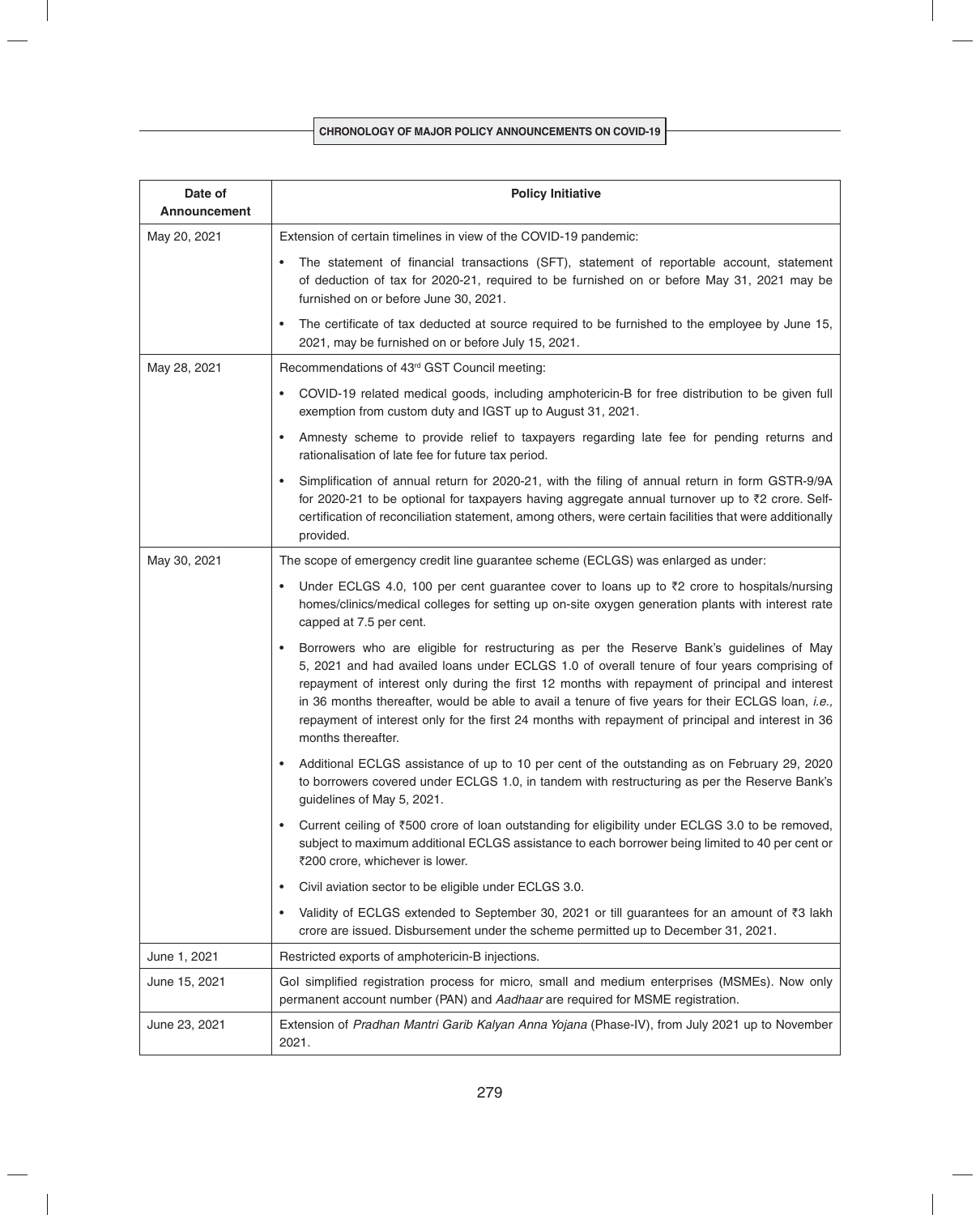| Date of<br><b>Announcement</b> | <b>Policy Initiative</b>                                                                                                                                                                                                                                                                                                                                            |
|--------------------------------|---------------------------------------------------------------------------------------------------------------------------------------------------------------------------------------------------------------------------------------------------------------------------------------------------------------------------------------------------------------------|
| June 28, 2021                  | Announcement of relief package of ₹6,28,993 crore to support Indian economy in its fight against the<br>COVID-19 pandemic:                                                                                                                                                                                                                                          |
|                                | ₹1.1 lakh crore loan guarantee scheme for COVID-19 affected sectors.<br>$\bullet$                                                                                                                                                                                                                                                                                   |
|                                | Additional ₹1.5 lakh crore for ECLGS.<br>٠                                                                                                                                                                                                                                                                                                                          |
|                                | Credit guarantee scheme to facilitate loans to 25 lakh persons through microfinance institutions<br>$\bullet$<br>(MFIs).                                                                                                                                                                                                                                            |
|                                | Financial support to more than 11,000 registered tourists/guides/travel and tourism stakeholders.<br>٠                                                                                                                                                                                                                                                              |
|                                | Free one month tourist visa to first 5 lakh tourists.<br>$\bullet$                                                                                                                                                                                                                                                                                                  |
|                                | Additional subsidy of ₹14,775 crore for Di Ammonium Phosphate (DAP) and Phosphatic and<br>٠<br>Potassic (P&K) fertilisers.                                                                                                                                                                                                                                          |
|                                | An additional amount of ₹23,220 crore for public health with emphasis on children and paediatric<br>$\bullet$<br>care/paediatric beds.                                                                                                                                                                                                                              |
|                                | 21 varieties of bio-fortified crops for nutrition, climate resilience and other traits to be dedicated to<br>$\bullet$<br>the nation.                                                                                                                                                                                                                               |
|                                | Revival of North Eastern Regional Agricultural Marketing Corporation (NERAMAC) with a package<br>$\bullet$<br>of ₹77.5 crore.                                                                                                                                                                                                                                       |
|                                | ₹33,000 crore boost for project exports through national export insurance account (NEIA).<br>$\bullet$                                                                                                                                                                                                                                                              |
|                                | ₹88,000 crore boost to export insurance cover.<br>$\bullet$                                                                                                                                                                                                                                                                                                         |
|                                | ₹19,041 crore for broadband to each village through BharatNet public-private partnership (PPP)<br>$\bullet$<br>model.                                                                                                                                                                                                                                               |
|                                | Extension of tenure of production linked incentive (PLI) scheme for large scale electronics<br>$\bullet$<br>manufacturing till 2025-26.                                                                                                                                                                                                                             |
|                                | ₹3.03 lakh crore for reform-based result-linked power distribution scheme.<br>$\bullet$                                                                                                                                                                                                                                                                             |
|                                | New streamlined process for PPP projects and asset monetisation.<br>٠                                                                                                                                                                                                                                                                                               |
| June 30, 2021                  | Loan guarantee scheme for COVID affected sectors (LGSCAS), would be applicable to all eligible<br>$\bullet$<br>loans sanctioned up to March 31, 2022, or till an amount of ₹50,000 crore is sanctioned, whichever<br>is earlier, to provide financial guarantee cover for brownfield expansion and greenfield projects<br>related to health/medical infrastructure. |
|                                | Approval for additional funding up to ₹1,50,000 crore under ECLGS, till September 30, 2021, or till<br>٠<br>an amount of $\overline{z}4,50,000$ crore is sanctioned under the guaranteed emergency credit line (GECL),<br>whichever is earlier.                                                                                                                     |
|                                | Extension of last date of registration under AatmaNirbhar Bharat Rojgar Yojana (ABRY), from June<br>٠<br>30, 2021 to March 31, 2022.                                                                                                                                                                                                                                |
| July 8, 2021                   | Approval provided for India COVID-19 emergency response and health systems preparedness<br>package (Phase II), at a cost of ₹23,123 crore.                                                                                                                                                                                                                          |
| July 14, 2021                  | Gol approved continuation of rebate of state and central taxes and levies (RoSCTL) on export of<br>apparel/garments and made-ups till March 31, 2024 at the existing rates.                                                                                                                                                                                         |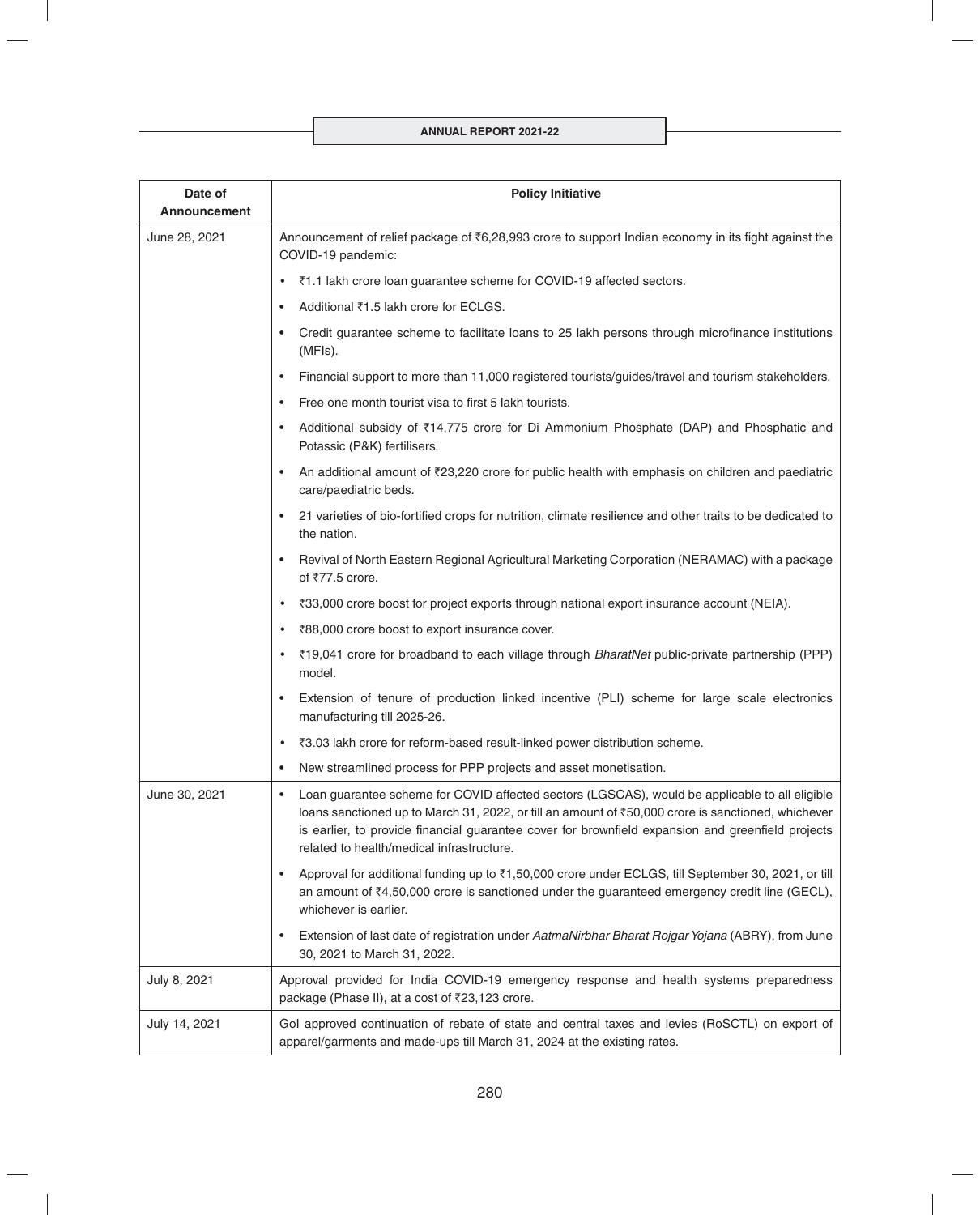| Date of<br><b>Announcement</b> | <b>Policy Initiative</b>                                                                                                                                                                                                                           |
|--------------------------------|----------------------------------------------------------------------------------------------------------------------------------------------------------------------------------------------------------------------------------------------------|
| July 19, 2021                  | Tax exemption to taxpayers who suffered on account of the COVID-19 and had to incur sum for<br>$\bullet$<br>medical treatment of the COVID-19 after taking help from employer or any person.                                                       |
|                                | Financial support to public research institutes and industry for developing COVID-19 vaccine.<br>$\bullet$                                                                                                                                         |
| August 16, 2021                | Restricted exports of COVID-19 rapid antigen testing kits.                                                                                                                                                                                         |
| September 17, 2021             | Extension of timelines for compliances under the Income Tax Act, 1961 in the following cases, as<br>under:                                                                                                                                         |
|                                | Time limit for intimation of Aadhaar number to the Income Tax Department for linking of PAN with<br>Aadhaar was extended from September 30, 2021 to March 31, 2022.                                                                                |
|                                | The due date for completion of penalty proceedings under the Act was extended from September<br>30, 2021 to March 31, 2022.                                                                                                                        |
|                                | Further, the time limit for issuance of notice and passing of order by the adjudicating authority<br>under the Prohibition of Benami Property Transactions Act, 1988, was extended to March 31,<br>2022.                                           |
| September 28, 2021             | Extension of foreign trade policy (FTP) 2015-20 till March 31, 2022.                                                                                                                                                                               |
| September 29, 2021             | Extension of ECLGS till March 31, 2022 or till guarantees for an amount of ₹4.5 lakh crore are issued<br>under the scheme, whichever is earlier. Further, the last date of disbursement under the ECLGS was<br>also extended to June 30, 2022.     |
| October 4, 2021                | CGSSD extended up to March 31, 2022. It will aid stressed MSMEs.<br>$\bullet$                                                                                                                                                                      |
|                                | Restricted exports of syringes with or without needles.<br>$\bullet$                                                                                                                                                                               |
| November 19, 2021              | Ministry of MSMEs launched the special credit linked capital subsidy scheme (SCLCSS) for services<br>sector. This scheme has a provision of 25 per cent capital subsidy for procurement of plant and<br>machinery and service equipment.           |
| November 24, 2021              | Extension of Pradhan Mantri Garib Kalyan Anna Yojana (Phase V), for a period of another 4 months,<br>i.e., December 2021 till March 2022 at 5 kg foodgrains per person per month free of cost for all the<br>beneficiaries covered under the NFSA. |
| January 10, 2022               | Restricted exports of enoxaparin (formulation and API) and intra-venous immunoglobulin (IVIG)<br>[formulations and API].                                                                                                                           |
| February 1, 2022               | The Union Budget 2022-23 seeks to complement macro-economic level growth with a focus on micro-<br>economic level all-inclusive welfare. The key announcements included:                                                                           |
|                                | Extension of ECLGS up to March 2023 and its guarantee cover to be expanded by ₹50,000 crore.<br>$\bullet$<br>The total cover would be ₹5 lakh crore.                                                                                               |
|                                | Extension of CGSSD up to March 2023.<br>$\bullet$                                                                                                                                                                                                  |
|                                | Additional credit of ₹2 lakh crore for MSMEs through revamped credit guarantee trust for micro and<br>$\bullet$<br>small enterprises (CGTMSE).                                                                                                     |
|                                | Government to roll out raising and accelerating MSME performance (RAMP) programme with an<br>$\bullet$<br>outlay of ₹6,000 crore.                                                                                                                  |
|                                | Interlinking the portals of Udyam, e-Shram, national career service (NCS) and ASEEM <sup>2</sup> .<br>$\bullet$                                                                                                                                    |

<sup>2</sup>*AatmaNirbhar* Skilled Employee Employer Mapping.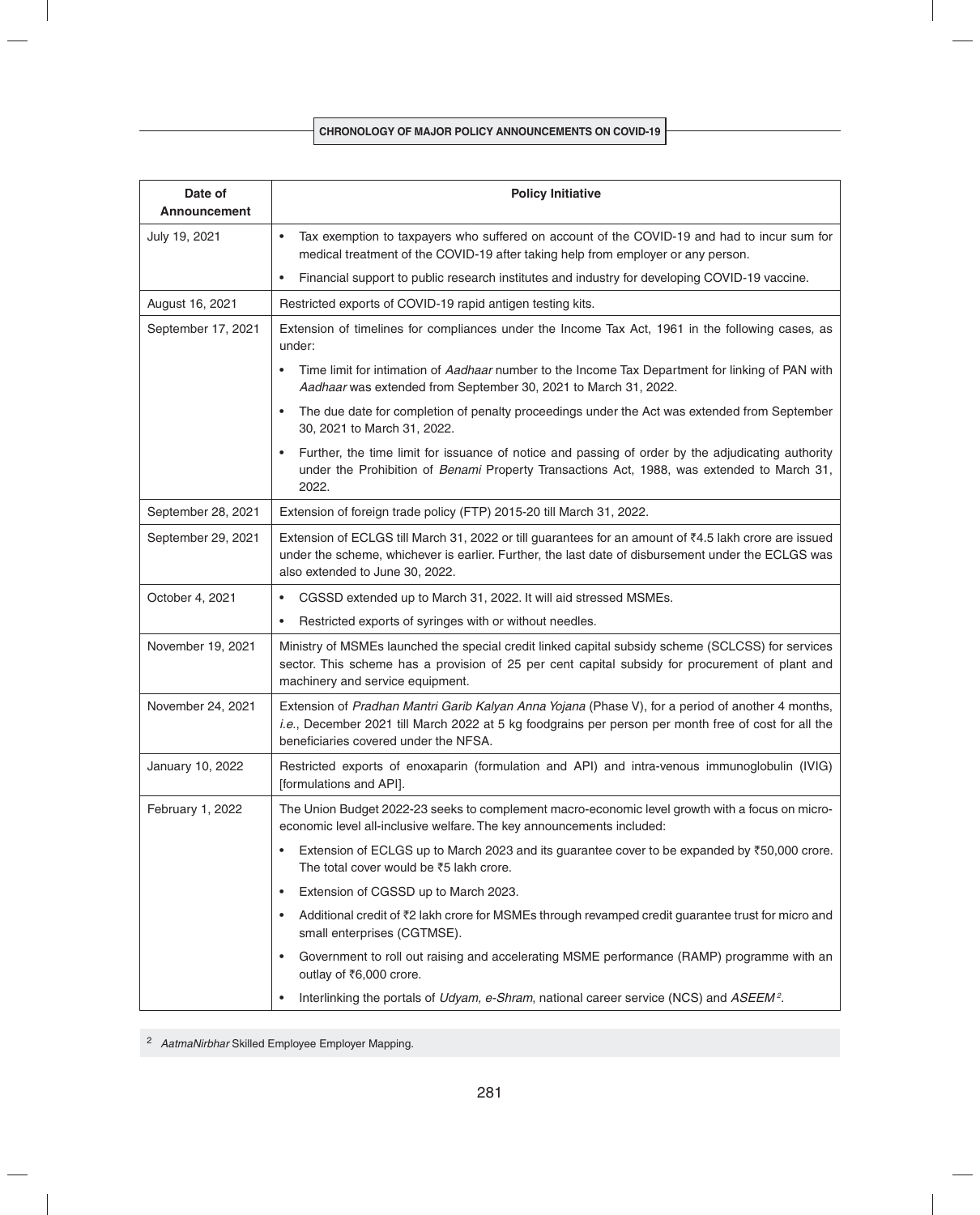## **ANNUAL REPORT 2021-22**

| Date of<br><b>Announcement</b> | <b>Policy Initiative</b>                                                                                                                                                                                                                                                                                                                                                                                                                                                                                                                                                                                                         |
|--------------------------------|----------------------------------------------------------------------------------------------------------------------------------------------------------------------------------------------------------------------------------------------------------------------------------------------------------------------------------------------------------------------------------------------------------------------------------------------------------------------------------------------------------------------------------------------------------------------------------------------------------------------------------|
|                                | ₹1 lakh crore allocated to assist states in catalysing overall investments in 2022-23. The outlay for<br>$\bullet$<br>the scheme for financial assistance to states for capital investment to be enhanced from ₹10,000<br>crore in 2021-22 (budget estimates) to ₹15,000 crore in 2021-22 (revised estimates).                                                                                                                                                                                                                                                                                                                   |
|                                | Tax incentive was earlier available to eligible start-ups established before March 31, 2022. In order<br>$\bullet$<br>to assist the start-ups for recouping from the effects of pandemic, the period for incorporation of<br>the eligible start-up was extended by one more year up to March 31, 2023.                                                                                                                                                                                                                                                                                                                           |
|                                | Announcement of national tele mental health programme to provide better access to quality mental<br>٠<br>health counselling and care services.                                                                                                                                                                                                                                                                                                                                                                                                                                                                                   |
|                                | To impart supplementary teaching and to build a resilient mechanism for education delivery, one<br>$\bullet$<br>class-one TV channel programme of Pradhan Mantri eVIDYA, would be introduced.                                                                                                                                                                                                                                                                                                                                                                                                                                    |
| March 26, 2022                 | Extension of Pradhan Mantri Garib Kalyan Anna Yojana (Phase-VI), for another 6 months (April-<br>September 2022).                                                                                                                                                                                                                                                                                                                                                                                                                                                                                                                |
| March 30, 2022                 | The coverage, scope and extent of benefits under ECLGS 3.0 pertaining to hospitality, travel, tourism<br>and civil aviation sectors has been expanded as follows:                                                                                                                                                                                                                                                                                                                                                                                                                                                                |
|                                | New borrowers in the sectors covered under ECLGS 3.0 who have borrowed after March 31, 2021<br>and up to January 31, 2022 will also now be eligible to avail of emergency credit facilities under<br><b>ECLGS 3.0.</b>                                                                                                                                                                                                                                                                                                                                                                                                           |
|                                | The extent of emergency credit facilities that may be availed of under ECLGS 3.0 has been<br>increased for eligible borrowers in all sectors covered under ECLGS 3.0. Eligible borrowers in<br>all such sectors (other than the civil aviation sector) are now permitted to avail up to 50 per cent<br>of their highest fund-based credit. This is subject to the existing maximum limit of ₹200 crore<br>per borrower. Eligible borrowers in the civil aviation sector can avail of up to 50 per cent of their<br>highest total fund and non-fund-based credit outstanding, subject to a maximum of ₹400 crore per<br>borrower. |
| March 31, 2022                 | Extension of FTP 2015-20 till September 30, 2022.                                                                                                                                                                                                                                                                                                                                                                                                                                                                                                                                                                                |
|                                | <b>B. Reserve Bank of India</b>                                                                                                                                                                                                                                                                                                                                                                                                                                                                                                                                                                                                  |
|                                | <b>Monetary Policy Department</b>                                                                                                                                                                                                                                                                                                                                                                                                                                                                                                                                                                                                |
| April 7, 2021                  | The monetary policy committee (MPC) decided to keep the policy repo rate unchanged at 4.0 per<br>cent and to continue with the accommodative stance as long as necessary to revive and sustain<br>growth on a durable basis and continue to mitigate the impact of COVID-19 on the economy, while<br>ensuring that inflation remains within the target going forward. <sup>3</sup>                                                                                                                                                                                                                                               |
|                                | Special refinance facilities for a total amount of ₹50,000 crore were granted to National Bank<br>for Agriculture and Rural Development (NABARD), Small Industries Development Bank of India<br>(SIDBI) and National Housing Bank (NHB) to enable them to meet sectoral credit needs. <sup>4</sup>                                                                                                                                                                                                                                                                                                                               |

3 The MPC maintained *status quo* on the repo rate and the accommodative stance in all its subsequent meetings in 2021-22.

 $4$  This comprised ₹25,000 crore to NABARD for refinancing regional rural banks (RRBs), cooperative banks and microfinance institutions (MFIs); ₹15,000 crore to SIDBI for on-lending/refinancing; and ₹10,000 crore to NHB for supporting housing finance companies (HFCs). Advances under this facility were provided at the Reserve Bank's policy repo rate.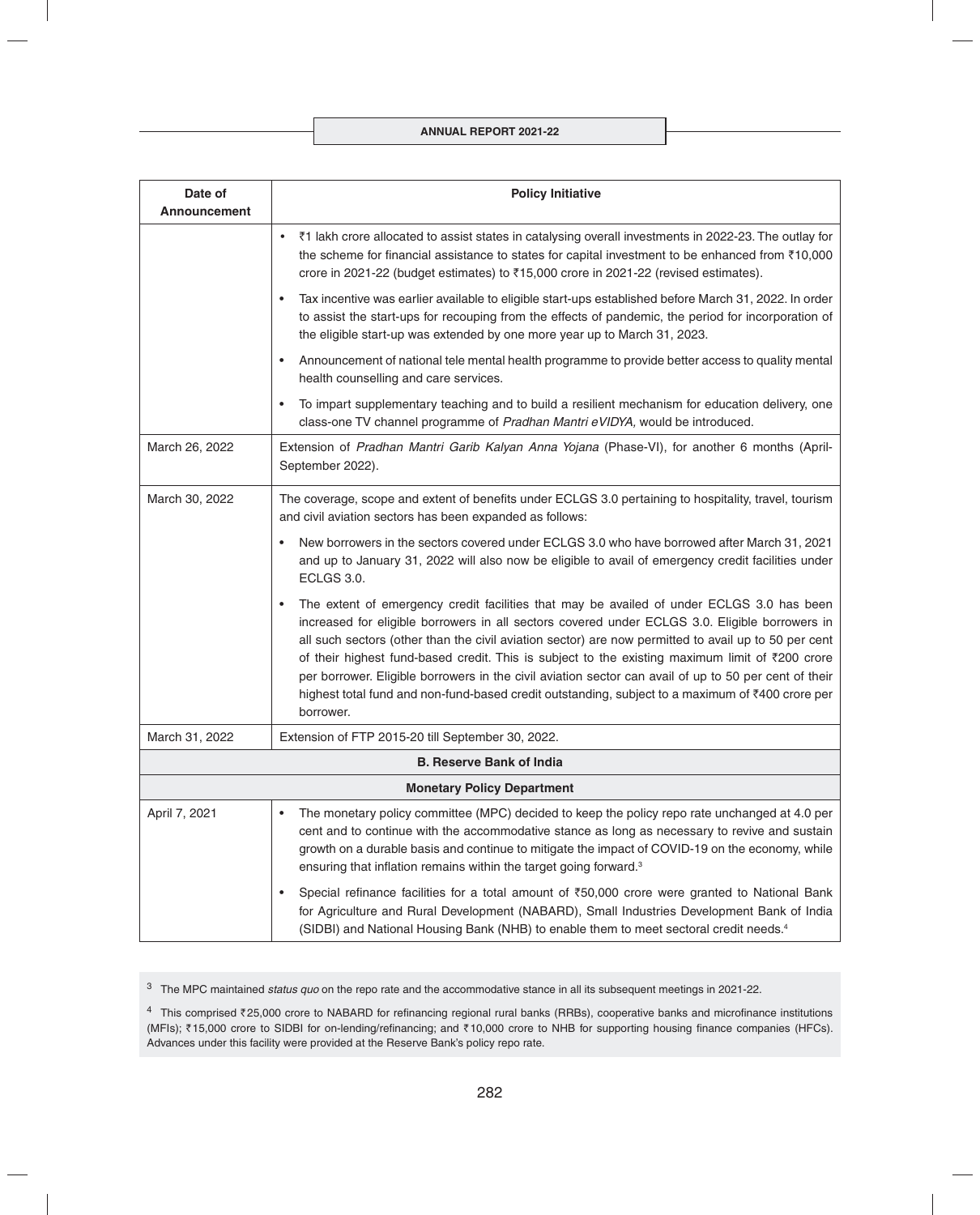| Date of<br><b>Announcement</b>                        | <b>Policy Initiative</b>                                                                                                                                                                                                                                                                                                                                                                                                                                                                                                                                                                                                |
|-------------------------------------------------------|-------------------------------------------------------------------------------------------------------------------------------------------------------------------------------------------------------------------------------------------------------------------------------------------------------------------------------------------------------------------------------------------------------------------------------------------------------------------------------------------------------------------------------------------------------------------------------------------------------------------------|
| May 5, 2021                                           | To further incentivise inclusion of unbanked MSMEs into the banking system, cash reserve ratio<br>(CRR) exemption available to scheduled commercial banks (SCBs) for exposures up to ₹25 lakh and<br>for credit disbursed up to the fortnight ending October 1, 2021 was extended till December 31, 2021.                                                                                                                                                                                                                                                                                                               |
| June 4, 2021                                          | Special refinance facility for a total amount of ₹16,000 crore was provided to SIDBI to meet short-<br>and medium-term credit needs of MSMEs to kick-start the investment cycle with additional focus on<br>smaller MSMEs and businesses, including those in credit deficient and aspirational districts.                                                                                                                                                                                                                                                                                                               |
| August 6, 2021                                        | The enhanced limit for availing funds up to three per cent of net demand and time liabilities (NDTL)<br>under the marginal standing facility (MSF) was extended for a further period of six months, i.e., up to<br>December 31, 2021, to provide comfort to banks on their liquidity requirements.                                                                                                                                                                                                                                                                                                                      |
| December 8, 2021                                      | The borrowing limit under the MSF was restored to the pre-pandemic level of 2 per cent from 3 per<br>cent, effective January 1, 2022.                                                                                                                                                                                                                                                                                                                                                                                                                                                                                   |
| <b>Financial Inclusion and Development Department</b> |                                                                                                                                                                                                                                                                                                                                                                                                                                                                                                                                                                                                                         |
| May 5, 2021                                           | The priority sector lending (PSL) classification was permitted to the fresh credit extended by small<br>finance banks (SFBs) to registered NBFC - microfinance institutions (NBFC - MFIs) and other<br>MFIs (societies, trusts, etc.), which are members of the Reserve Bank recognised 'self-regulatory<br>organisation' of the sector, and which have a 'gross loan portfolio' of up to ₹500 crore as on March 31,<br>2021, for the purpose of on-lending to individuals. Bank credit as above was permitted up to 10 per<br>cent of the bank's total priority sector portfolio as on March 31, 2021.                 |
|                                                       | <b>Financial Markets Operations Department</b>                                                                                                                                                                                                                                                                                                                                                                                                                                                                                                                                                                          |
| April 7, 2021                                         | The on-tap targeted long-term repo operations (TLTRO) scheme announced on October 9, 2020,<br>٠<br>and initially made available up to March 31, 2021, was extended by a period of six months, i.e., up<br>to September 30, 2021. It was later extended till December 31, 2021.                                                                                                                                                                                                                                                                                                                                          |
| May 5, 2021                                           | It was decided to open an on-tap term liquidity window of ₹50,000 crore to ease access to emergency<br>health services, with tenors of up to three years at the repo rate till March 31, 2022. It aimed to<br>boost provision of immediate liquidity for ramping up COVID-related healthcare infrastructure and<br>services in the country. The scheme was later extended up to June 30, 2022.                                                                                                                                                                                                                          |
|                                                       | To provide further support to small business units, micro and small industries, and other unorganised<br>$\bullet$<br>sector entities adversely affected during the pandemic, it was decided to conduct special three-<br>year long-term repo operations (SLTRO) of ₹10,000 crore at repo rate for SFBs, to be deployed for<br>fresh lending of up to ₹10 lakh per borrower. This facility was initially made available till October 31,<br>2021. It was later extended to December 31, 2021 and made on-tap.                                                                                                           |
| June 4, 2021                                          | It was decided to open a separate liquidity window for contact intensive sectors for an amount of<br>₹15,000 crore with tenors of up to three years at the repo rate till March 31, 2022. It was later extended<br>up to June 30, 2022.                                                                                                                                                                                                                                                                                                                                                                                 |
| <b>Foreign Exchange Department</b>                    |                                                                                                                                                                                                                                                                                                                                                                                                                                                                                                                                                                                                                         |
| April 7, 2021                                         | In the normal course, borrowers of external commercial borrowings (ECBs) are allowed to park ECB<br>proceeds in term deposits with authorised dealer (AD) category-I banks in India for a maximum<br>period of 12 months cumulatively. With a view to provide relief to ECB borrowers during the COVID-19<br>pandemic, it was decided to relax this stipulation as a one-time measure. Accordingly, unutilised ECB<br>proceeds drawn down on or before March 1, 2020, could be parked in term deposits with authorised<br>dealer category-I banks in India prospectively, for an additional period up to March 1, 2022. |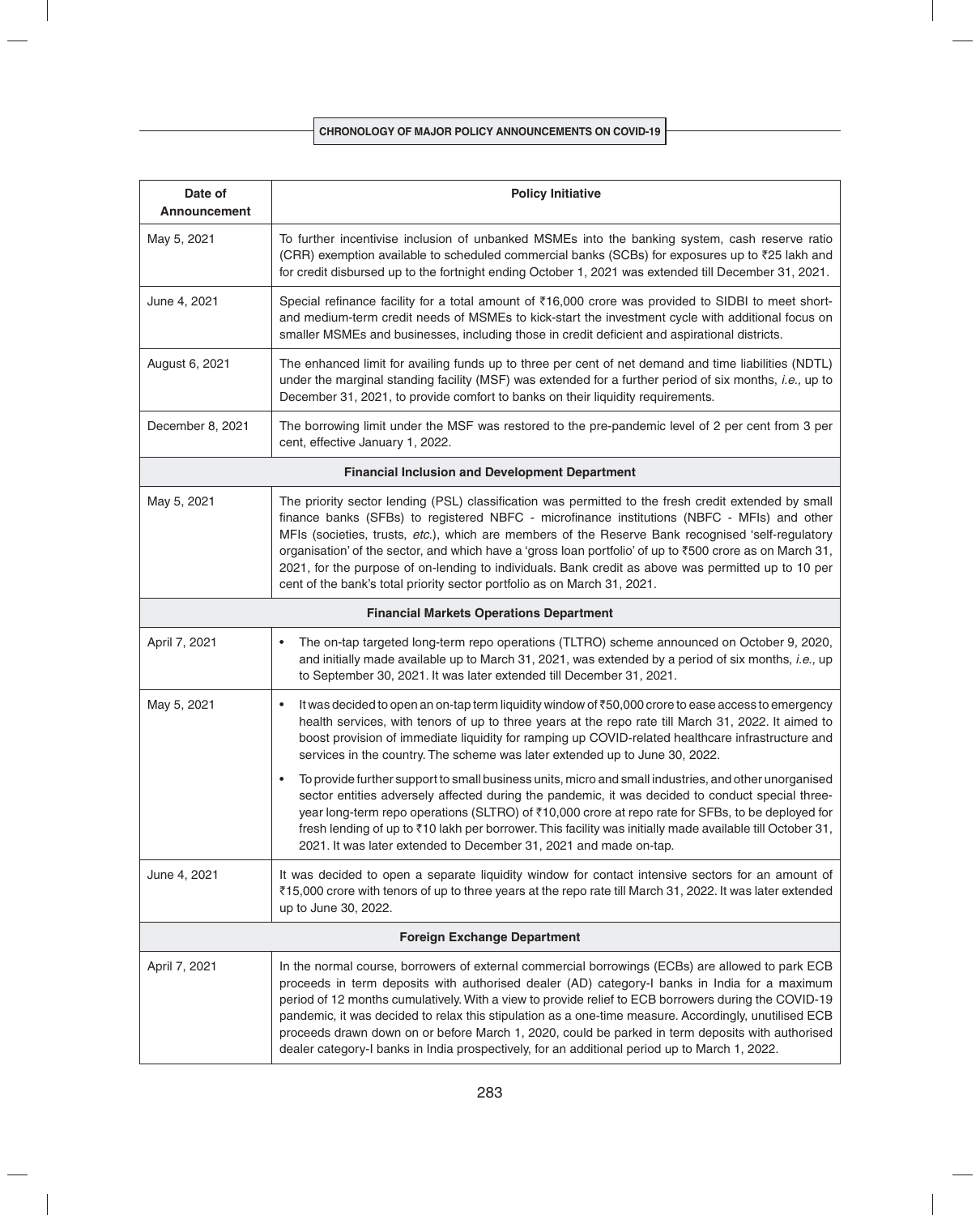| Date of<br><b>Announcement</b> | <b>Policy Initiative</b>                                                                                                                                                                                                                                                                                                                                                                                                                                                                                                                                                                                                                                                                                                                                                                                                                                                                                                                         |
|--------------------------------|--------------------------------------------------------------------------------------------------------------------------------------------------------------------------------------------------------------------------------------------------------------------------------------------------------------------------------------------------------------------------------------------------------------------------------------------------------------------------------------------------------------------------------------------------------------------------------------------------------------------------------------------------------------------------------------------------------------------------------------------------------------------------------------------------------------------------------------------------------------------------------------------------------------------------------------------------|
|                                | <b>Department of Regulation</b>                                                                                                                                                                                                                                                                                                                                                                                                                                                                                                                                                                                                                                                                                                                                                                                                                                                                                                                  |
| April 7, 2021                  | Guidelines were issued to ensure consistency of approach across lending institutions in applying the<br>asset classification norms in respect of their borrowers and the methodology adopted for refund of the<br>compound interest charged during March 1, 2020 to August 31, 2020.                                                                                                                                                                                                                                                                                                                                                                                                                                                                                                                                                                                                                                                             |
| April 22, 2021                 | In view of the continuing uncertainty caused by the second wave of COVID-19 in the country, it was<br>crucial that banks remain resilient and proactively raise and conserve capital as a bulwark against<br>unexpected losses. Therefore, it was decided to allow commercial banks to declare dividend on equity<br>shares from the profits for the financial year ended March 31, 2021, subject to the quantum of dividend<br>being not more than 50 per cent of the amount determined as per the dividend pay-out ratio prescribed<br>under extant instructions. Cooperative banks were allowed to declare dividend on equity shares from<br>the profits of the financial year ended March 31, 2021, as per the extant instructions.                                                                                                                                                                                                          |
| May 5, 2021                    | In view of the resurgence of COVID-19, the Resolution Framework 2.0 was announced, which<br>$\bullet$<br>permits lending institutions to restructure eligible loans, which had not been restructured under<br>Resolution Framework 1.0 dated August 6, 2020, and were classified as standard as on March<br>31, 2021, while classifying the restructured exposures as standard subject to conditions. The<br>framework shall have to be invoked by September 30, 2021 and will have to be implemented<br>within 90 days from the date of invocation. Even in respect of MSME accounts as well as other<br>eligible accounts restructured under earlier schemes, lending institutions have been permitted, as<br>a one-time measure, to review the working capital sanctioned limits and/or drawing power based<br>on a reassessment of the working capital cycle, reduction of margins, etc. without the same being<br>treated as restructuring. |
|                                | It was decided to extend the exemption available for SCBs to deduct the amount equivalent to credit<br>$\bullet$<br>disbursed to new MSME borrowers, up to ₹25 lakh per borrower, from their NDTL for calculation<br>of the CRR for credit disbursed up to the fortnight ending October 1, 2021 to the fortnight ending<br>December 31, 2021.                                                                                                                                                                                                                                                                                                                                                                                                                                                                                                                                                                                                    |
|                                | In view of the impact on banks due to COVID-19, as a measure to enable capital conservation,<br>$\bullet$<br>banks have been permitted to utilise 100 per cent of floating provisions/countercyclical provisioning<br>buffer held by them as on December 31, 2020 for making specific provisions for NPAs with prior<br>approval of their boards. Such utilisation is permitted with immediate effect and up to March 31,<br>2022.                                                                                                                                                                                                                                                                                                                                                                                                                                                                                                               |
|                                | In terms of the Master Direction on know your customer (KYC), regulated entities (REs) have<br>$\bullet$<br>been instructed to carry out periodic updation of KYC of existing customers. Keeping in view the<br>COVID-19 related restrictions in various parts of the country, REs were advised, that in respect<br>of the customer accounts where periodic updation of KYC is due and pending as on date, no<br>restrictions on operations of such account shall be imposed till December 31, 2021, for this reason<br>alone, unless warranted under instructions of any regulator/enforcement agency/court of law, etc.<br>REs were also advised to continue engaging with such customers to get their KYC updated.                                                                                                                                                                                                                            |
| June 4, 2021                   | In view of the difficulties faced by cooperative banks [i.e., urban cooperative banks (UCBs), state<br>٠<br>cooperative banks and central cooperative banks] due to COVID-19 pandemic, the timeline for<br>submission of returns under Section 31 of the Banking Regulation Act 1949 (As Applicable to<br>Cooperative Societies) for the financial year ended March 31, 2021, was extended by three<br>months, i.e., till September 30, 2021.                                                                                                                                                                                                                                                                                                                                                                                                                                                                                                    |